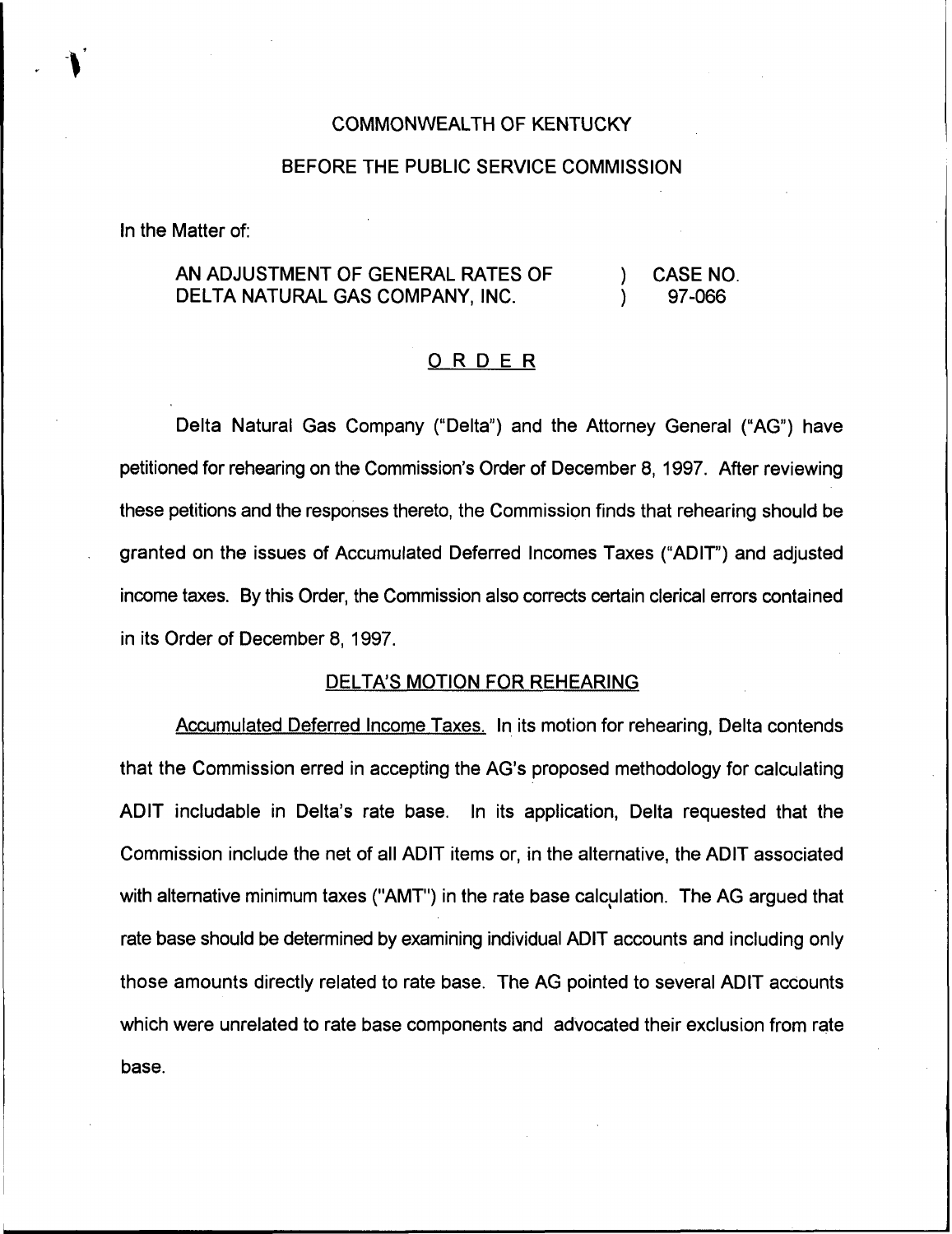Delta advances two arguments in favor of rehearing. First, it contends that the AG's proposed methodology is contrary to past Commission precedent. The Commission, however, has recently used an account-by-account determination to establish rate base.<sup>1</sup> Moreover, Delta fails to provide any authority for the proposition that its proposal is based upon Commission precedent. It makes no reference to any specific Commission Order. Delta's most recent rate cases were resolved by settlement agreements. In its Orders approving those agreements, the Commission did not O expressly. discuss ADIT for rate-making purposes. In its final Order in Delta's last fully adjudicated rate case,<sup>2</sup> the Commission did not discuss AMT. Moreover, the record of that case does not indicate that Delta had any active subsidiaries.

As to its second argument, Delta contends that the Commission improperly used the account-by-account method to determine Delta's rate base. Reviewing this argument and noting the new evidence which Delta has presented in its motion, the Commission finds that rehearing should be granted on this issue to permit Delta to present evidence on how much of its ADIT associated with AMT is related to its regulated enterprise.

Capitalization. In its motion for rehearing, Delta contends that the Commission erred in the manner in which it removed \$935,406 of investment in non-regulated subsidiaries from Delta's capital structure. In its Order of December 8, 1997, the Commission removed all of Delta's investment from the equity capital component of Delta's capital structure because Delta recorded 100 percent of this investment in accordance with the equity

1

See Case No. 97-034, Kentuckv-American Water Co. (Sept, 30, 1997).

 $\mathbf 2$ Case No. 9331, Delta Natural Gas Co. (Nov. 15, 1995).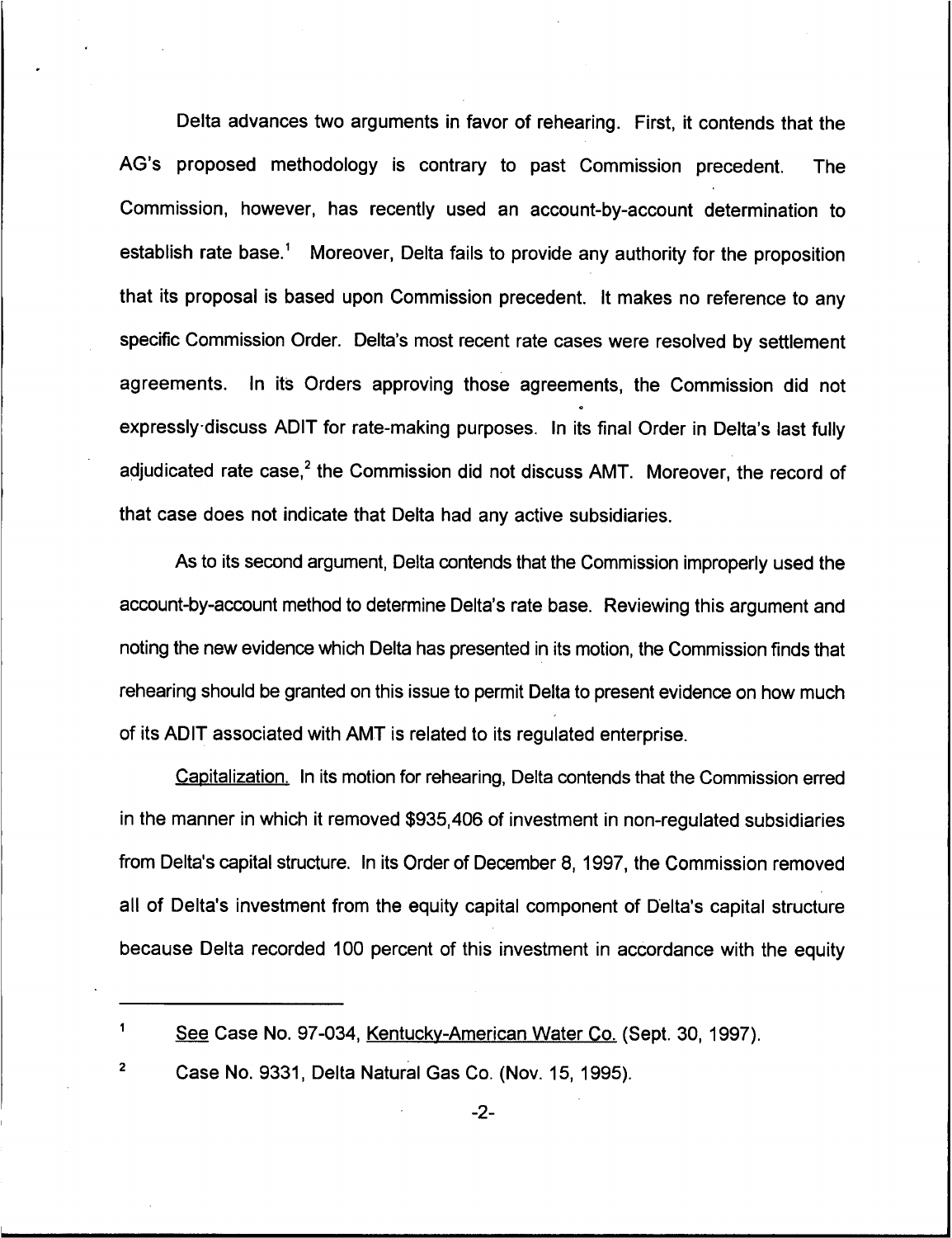method. Delta contends that the Commission should have adjusted Delta's capital structure by the removal, on a ratable basis, of its investment in its non-regulated subsidiaries.

Based upon its review of the motion and the evidence of record, the Commission denies the motion for rehearing on this issue. The Commission's action is based upon sound regulatory principles. Delta's proposal would result in the overstatement of equity capital by the difference between the ratable amount removed from equity capital and the amount actually recorded in that account related to non-regulated subsidiaries. Moreover, Delta has presented no new evidence or argument on this issue. It contends the Commission's action is inconsistent with prior Commission precedent, but has failed to refer to any Commission proceeding in which the Commission expressly addressed the issue.

Revenue Normalization. In its motion for rehearing, Delta seeks review of the use of an adjustment to reflect growth in the residential and commercial customer classes. Delta characterizes this adjustment as a "forecasted exercise" which is inconsistent with the use of an historic test period.

The Commission does not accept Delta's characterization of this adjustment. The adjustment is an appropriate means of achieving a match between the various ratemaking components (i.e., revenues, expenses, capital and rate base) when utilities use test year-end rate base and capital and update test year expenses to reflect more current operating conditions. Addressing the same argument in its Order of December 8, 1997, the Commission stated that the adjustment was not a post-test year adjustment

-3-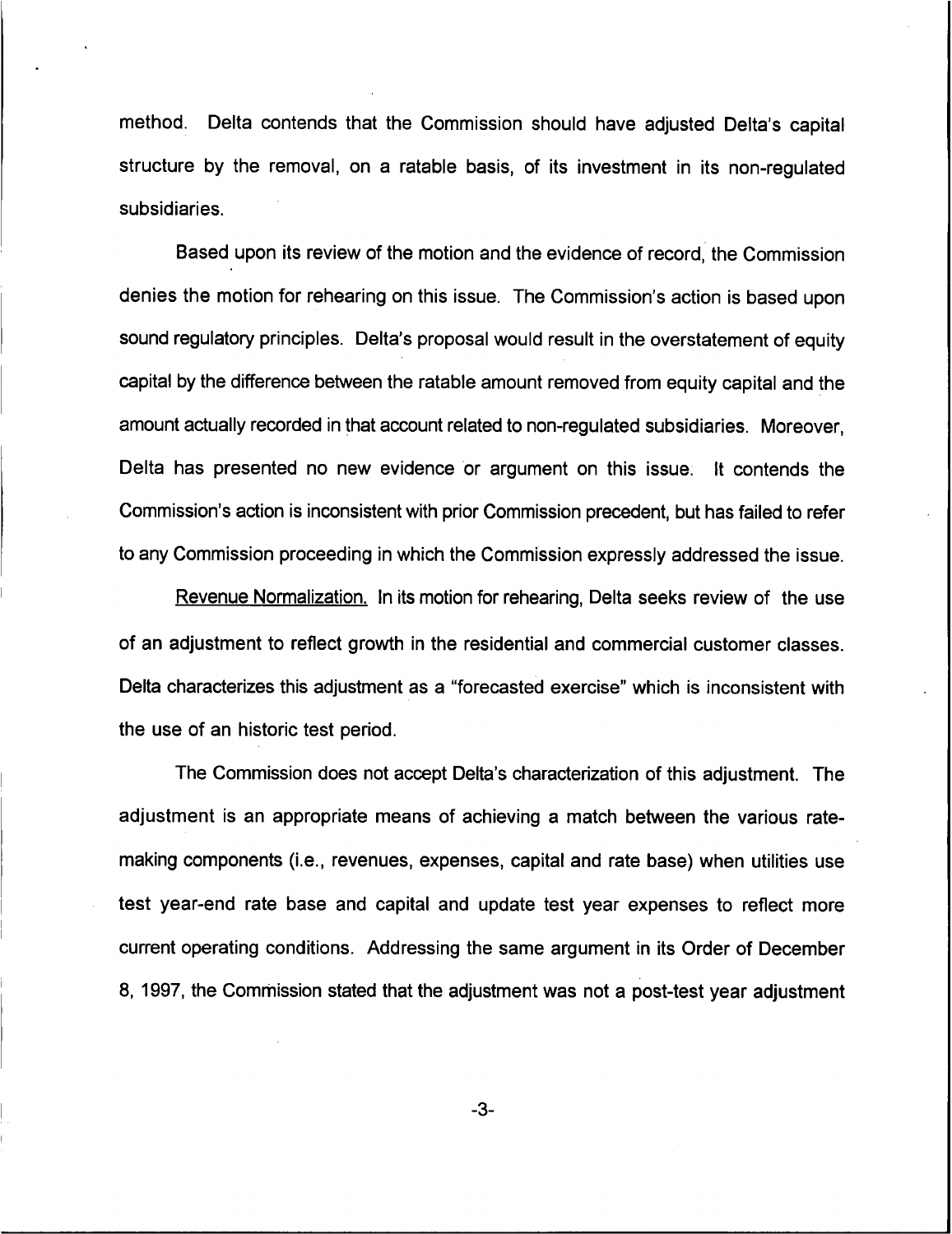"because the AG's calculation of residential and commercial customer levels does not use levels beyond the end of the historic test period."<sup>3</sup>

The Commission is not persuaded by Delta's argument that the AG failed to demonstrate a direct relationship between utility plant growth and customer growth. The important relationship, from a rate-making perspective, is the matching of the various rate-making components within the context of an historic test year. Without a customer growth adjustment, test year average revenues will not match the other components as well as with such an adjustment. Adjustments to normalize revenues for the purpose of reflecting customer growth during the test year have been made in other rate proceedings before this Commission. Accordingly, the Commission finds that the motion on rehearing on this issue should be denied.

Waaes and Salaries. In its Order of December 8, 1997, the Commission disallowed the inclusion of \$24,000 in compensation to Delta's president Glenn Jennings. This compensation was in the form of forgiveness of repayment of the principal on a mortgage that Delta holds on Mr. Jennings' home. In its motion for rehearing, Delta contends that the level of Mr. Jennings' compensation is reasonable given his position and level of competency. In support of its motion, Delta refers to a study of executive compensation that it commissioned from Stone and Webster Management Consultants and which purports to show that Mr. Jennings' compensation is less than the average base salary of chief executive officers of ten roughly comparable utilities.

 $\mathbf{3}$ Order of December 8, 1997 at 10.

-4-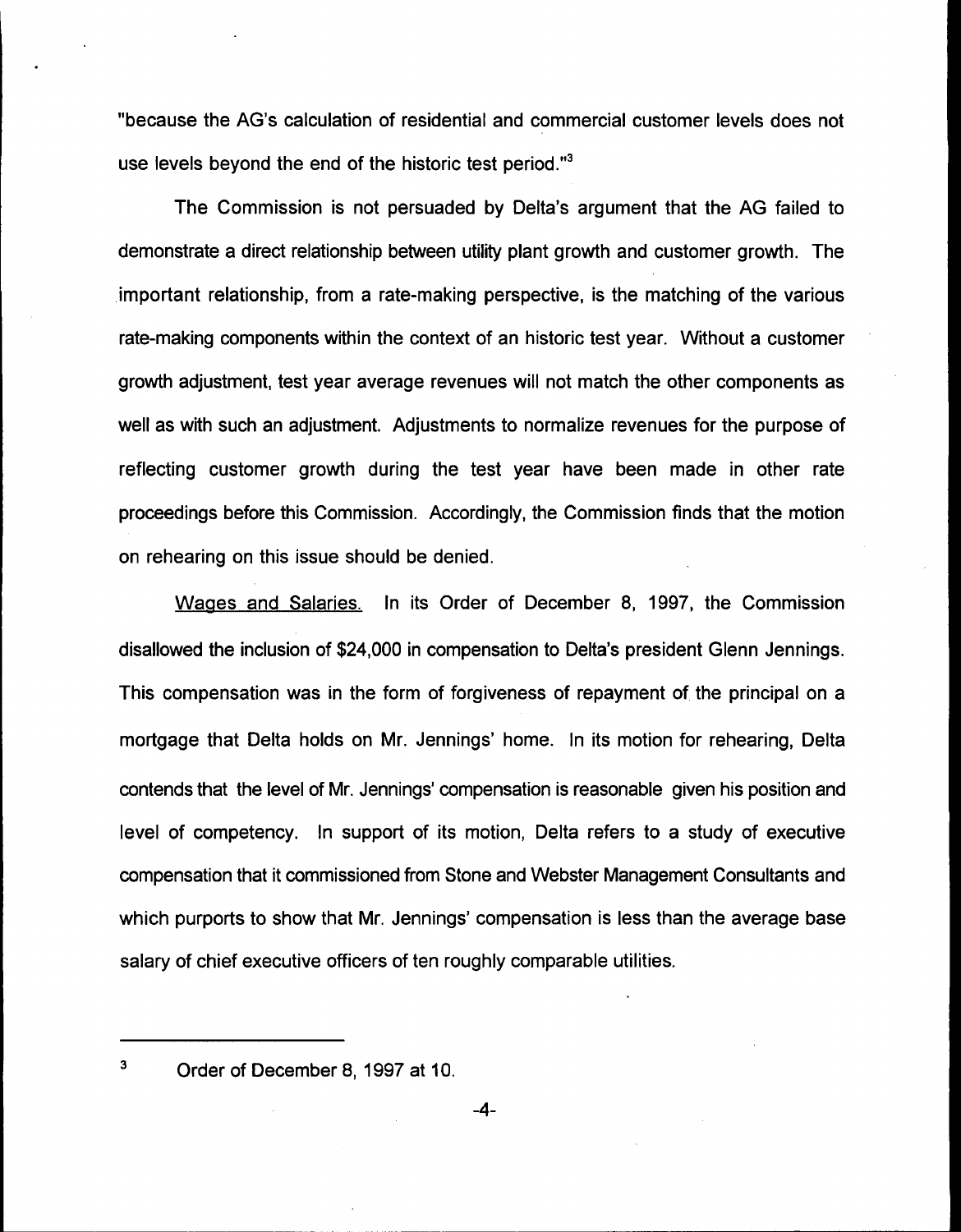After reviewing the record and considering Delta's motion, the Commission denies rehearing on this issue. The Commission disallowed the amount in question not because of the form of the compensation, but because it deemed that amount to be excessive in light of Delta's size. Moreover, the Commission did not find the results of the Stone and Webster study to be persuasive, The study involved only one company which was comparable to Delta in terms of total revenue - the only benchmark used to gauge the reasonableness of compensation levels. The average gross revenues of the ten companies included in the salary comparison were \$66 million or nearly 60 percent larger than Delta's annual revenues,

The study suggests that Mr. Jennings' compensation level exceeded that of comparable utility executives. At the time of the compensation study, Delta's unadjusted revenues were approximately \$38 million. Edison Sault (Electric) with annual revenues of \$37 million was the utility most similar to Delta. Its chief operating officer and president received an annual base salary of \$116,000. In contrast, Mr. Jennings received a base salary of \$143,000.

Return on Common Equity. In its Order of December 8, 1997, the Commission found a range of 11.1 to 12.1 percent<sup>4</sup> to be the reasonable return on equity for Delta and selected the midpoint as the specific return granted. Stating that risk associated with an investment in its common stock is higher than similarly situated companies, Delta contends that its overall rate of return should have been calculated using the highest end of the

As a result of a typographical error in the Order of December 8, 1997, the range was incorrectly stated as "11.11 to 12. 1" percent. Order of December 8, 1997 at 20. In this Order, the Commission corrects this error.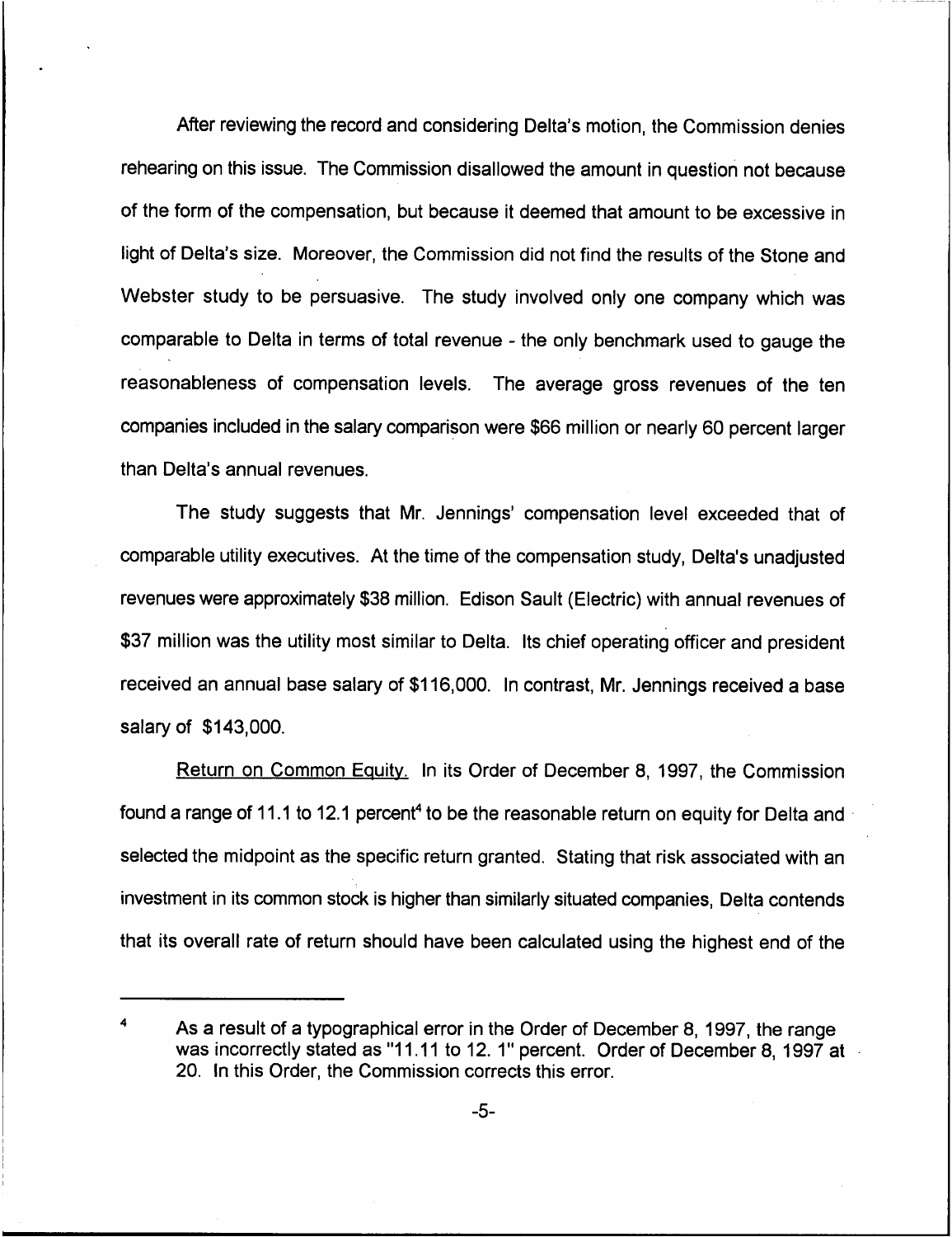range -12.1 percent. As the range established in the December 8, 1997 Order recognizes Delta's own risk level and was not intended to be representative of any group of proxy companies, the Commission denies Delta's motion for rehearing on this issue.

Implementation. In its motion for reconsideration, Delta requests that the rates established as a result of any Order on rehearing be made effective for final meter reads on and after the date of such Order. Delta contends that such action is necessary to improve its financial condition and ensure its financial liability. While recognizing Delta's concerns, the Commission finds that the requested relief would require the Commission to engage in retroactive rate-making. As KRS Chapter 278 does not authorize the Commission to retroactively establish rates in an Order on rehearing, the Commission is limited to establishing rates prospectively. Therefore, the Commission denies Delta's requested relief concerning the implementation on any new rate.

## AG'S REQUEST FOR RECONSIDERATION

References to AG Witnesses. In his request for reconsideration, the AG states that the Commission in its discussion on the appropriate rate of return in the Order of December 8, 1997 incorrectly identified the AG witness who presented testimony of that issue. After reviewing the record, the Commission finds that it erroneously attributed the testimony of AG Witness Carl Weaver to AG Witness David Brown Kinloch and that the Order of December 8, 1997 should be amended to correct this error.

Adiusted Income Taxes. In the Order of December 8, 1997, the Commission found that Delta's adjusted income tax expense for the test period was  $$1,015,659$ .<sup>5</sup> His

5

Order of December 8, 1997 at 17 - 18.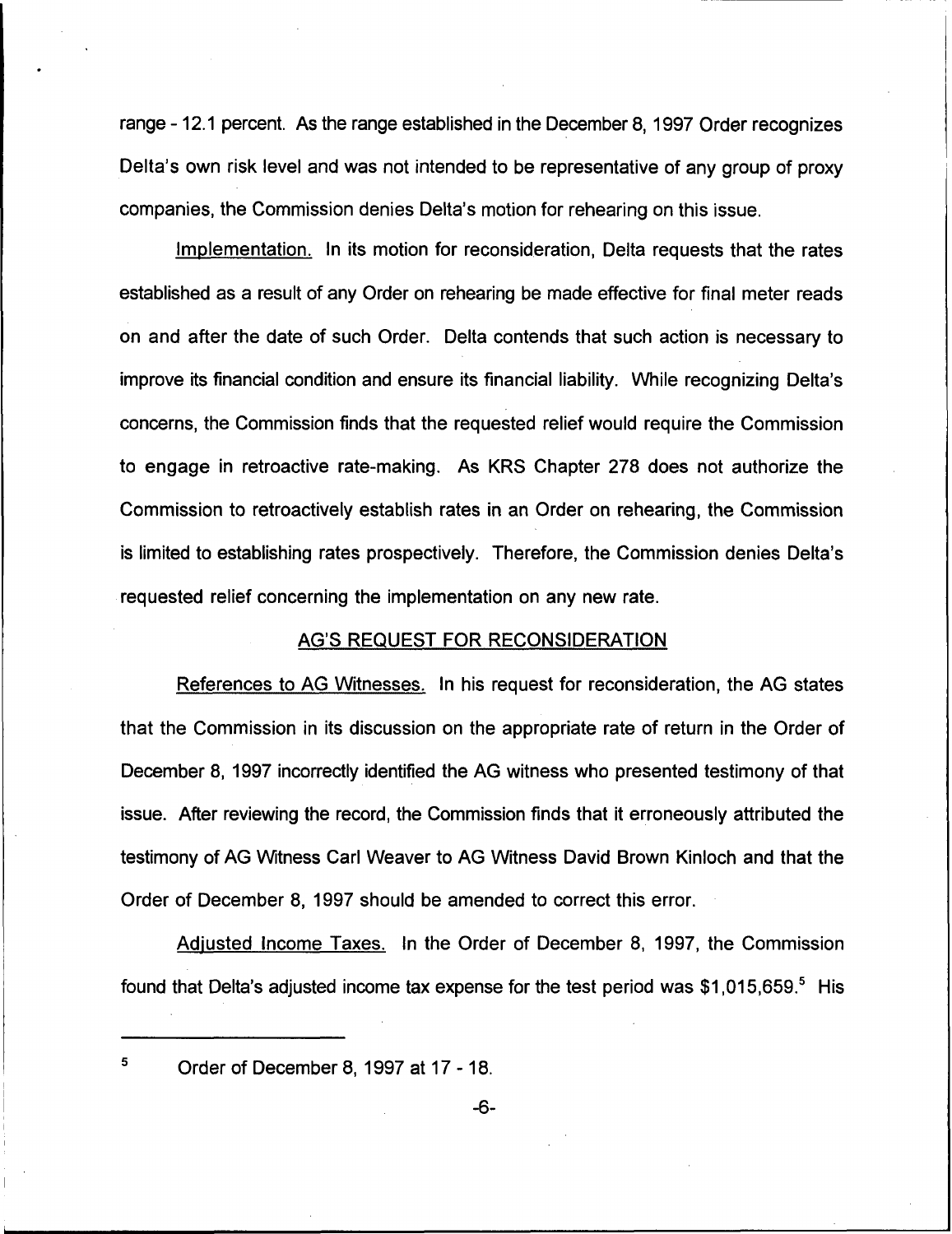attempts to replicate the Commission's calculations having failed to produce the same expense level, the AG has requested that the Commission review its calculations. Based upon this review, the Commission has discovered a data entry error. When making its calculations, the Commission inadvertently entered excess deferred taxes as \$2,650 instead of \$26,150. The correct level of adjusted income tax expense is \$992,159<sup>6</sup> and requires a reduction of approximately \$39,000 in Delta's revenue requirements. Accordingly, the Commission grants rehearing on this issue and, upon final resolution of all issues, will order new rates reflecting this reduction in Delta's revenue requirements.

Customer Deposits. The AG has requested that the Commission reconsider its treatment of customer deposits. In its Order of December 8, 1997, the Commission excluded customer deposits from Delta's capital structure, but included interest on such deposits in Delta's operating expenses. The AG argues that such treatment deprives

| <b>Operating Revenues</b>                  | \$39,008,112   |
|--------------------------------------------|----------------|
| Less: Operating Expenses w/o income tax    |                |
| <b>Purchased Gas Expense</b>               | (21, 550, 508) |
| <b>O&amp;M Expense</b>                     | (7,818,021)    |
| <b>Depreciation Expense</b><br>$\bullet$   | (2,684,844)    |
| <b>Other Taxes</b>                         | (1,004,570)    |
| <b>Less: Pro Forma Interest Expenses</b>   | (3, 188, 580)  |
| Taxable Income                             | 2,761,589      |
| <b>Combined State and Federal Tax Rate</b> | 39.445%        |
| <b>Income Taxes</b>                        | 1,089,309      |
| <b>ITC Amortization</b>                    | (71,000)       |
| <b>Amortization of Excess Deferred Tax</b> | (26.150)       |
| <b>Adjusted Net Income Taxes</b>           | \$992.         |

6

 $-7-$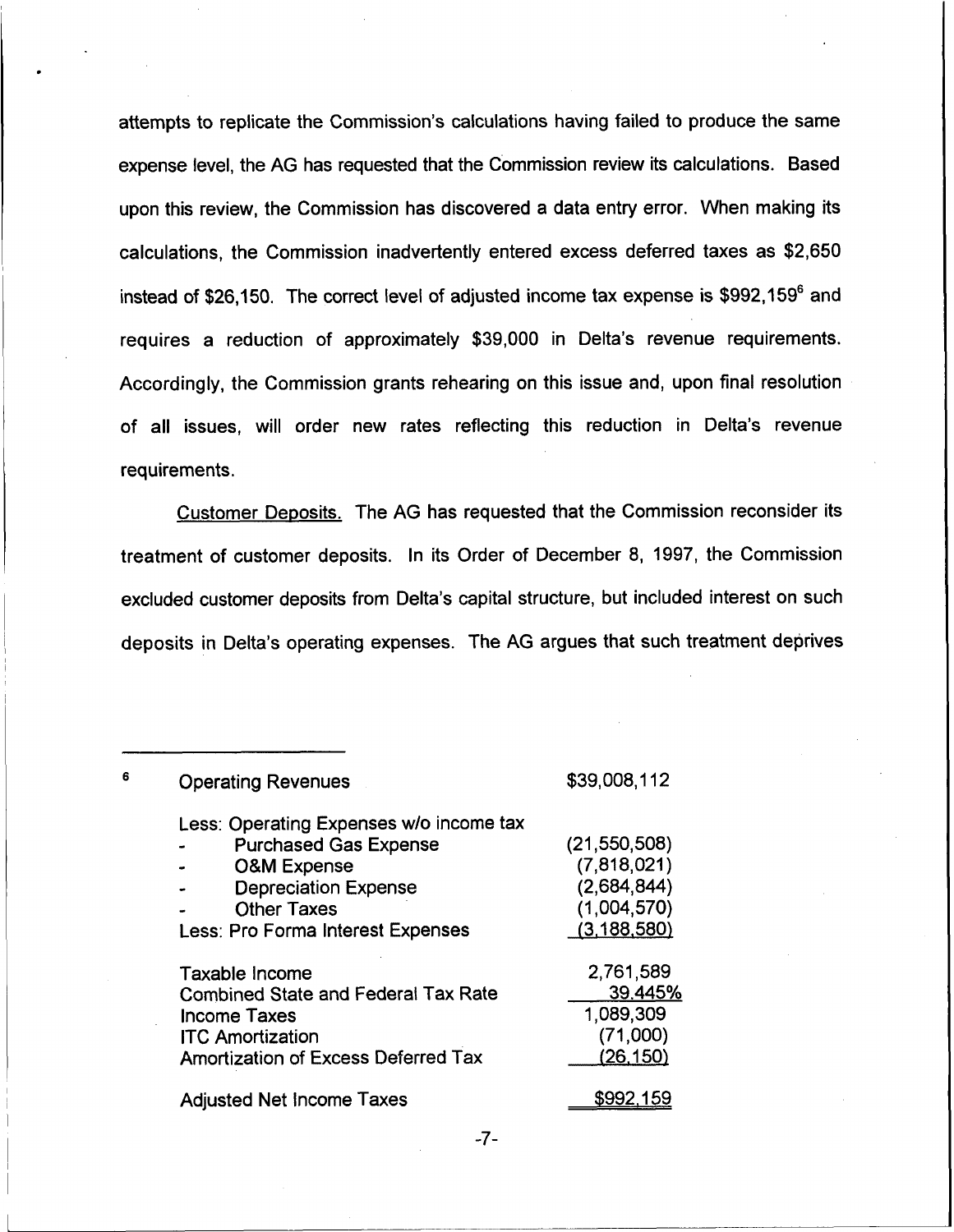Delta's customers of their statutory right to interest on customer deposits by requiring those customers to pay that interest in the form of higher gas rates.

The Commission is unpersuaded by the AG's arguments. As KRS 278.460 requires the payment of such interest and as Commission regulations authorize a utility to require a deposit as a means of protecting the utility and its customer from delinquent customers, interest on such deposits is a cost of providing utility service and should be recovered as a reasonable operating expense. Accordingly, the Commission denies the AG's petition for rehearing on this issue.

IT IS THEREFORE ORDERED that:

1. Delta's Motion for Rehearing with respect to the issue of ADIT is granted.

2. Delta's Motion for Rehearing with respect to all other issues is denied.

3, All references on pages 19 and 20 of the Commission's Order of December 8, 1997 to "AG Witness David Brown Kinloch" are amended to "AG Witness Carl Weaver."

4. The AG's Request for Reconsideration with respect to the issue of Adjusted Income Taxes is granted.

5. The AG's Request for Reconsideration with respect to the treatment of Customer Deposits is denied.

6. The third paragraph, first sentence of page 20 of the Commission's Order of December 8, 1997 is amended to read as follows: "Having considered all of the evidence, including economic conditions, the Commission finds that an ROE of 11.1 to 12.1 percent is fair, just, and reasonable."

 $-8-$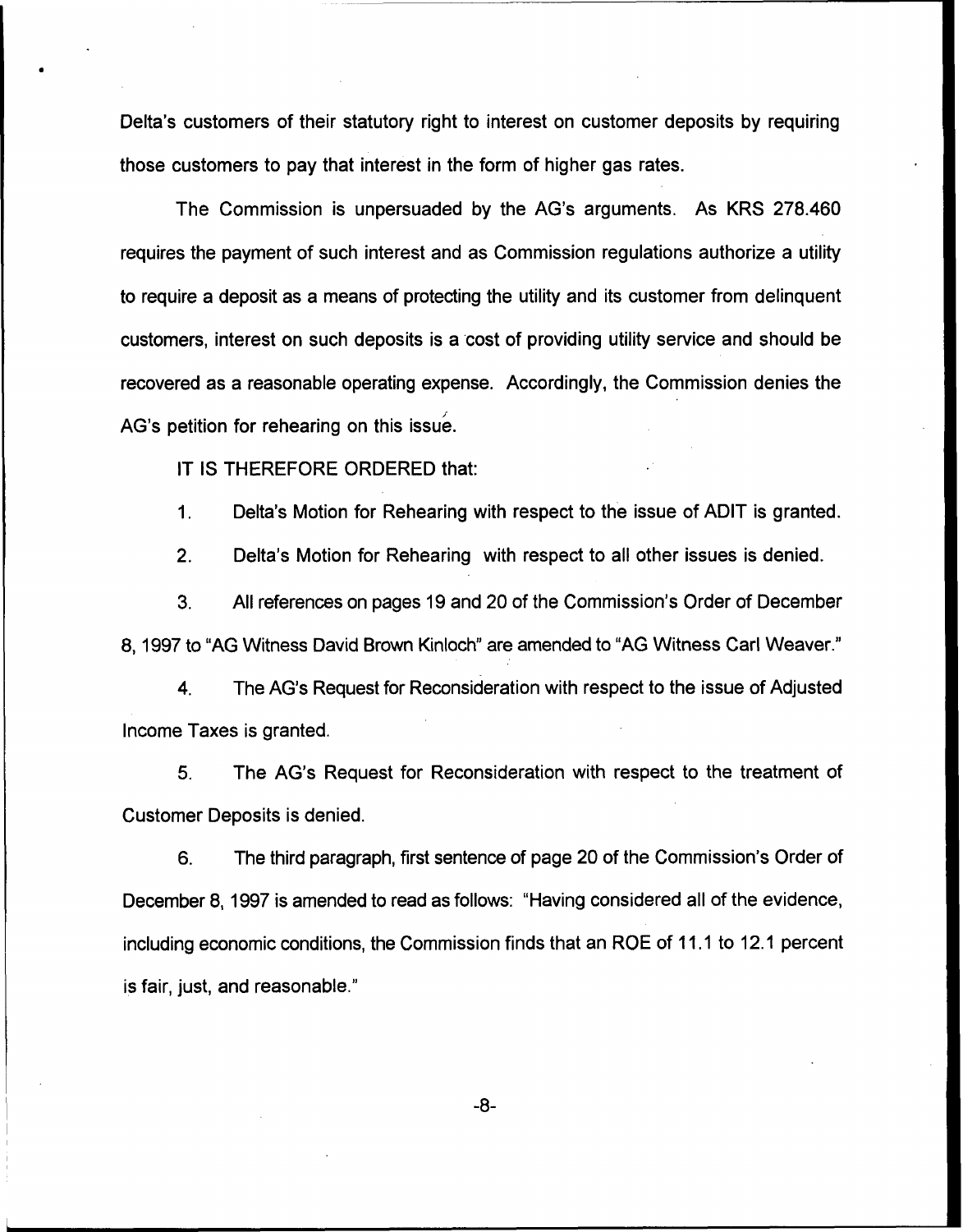7. A formal hearing on the issue of ADIT shall be held on April 2, 1998, at 9:00 a.m., Eastern Standard Time, in Hearing Room <sup>1</sup> of the Commission's offices at 730 Schenkel Lane, Frankfort, Kentucky, and continuing until completed.

8. On or before February 2, 1998, Delta shall serve upon the AG and file with the Commission in verified form the direct testimony of each witness whom it expects to call at the formal hearing. Delta shall further file with such testimony all workpapers that address how much of ADIT associated with AMT is related to Delta's regulated enterprise.

9. On or before February 12, 1998, the AG may serve upon Delta and file with the Commission any requests for information.

10. On or before February 23, 1998, Delta shall serve upon the AG and file with the Commission its responses to all requests for information.

11. On or before March 5, 1998, the AG shall serve upon Delta and file with the Commission in verified form the direct testimony of all witnesses whom he intends to call at the formal hearing.

12. On or before March 16, 1998, Delta may serve upon the AG and file with the Commission any requests for information.

13. On or before March 26, 1998, the AG shall serve upon Delta and file with the Commission his responses to all requests for information.

 $-9-$